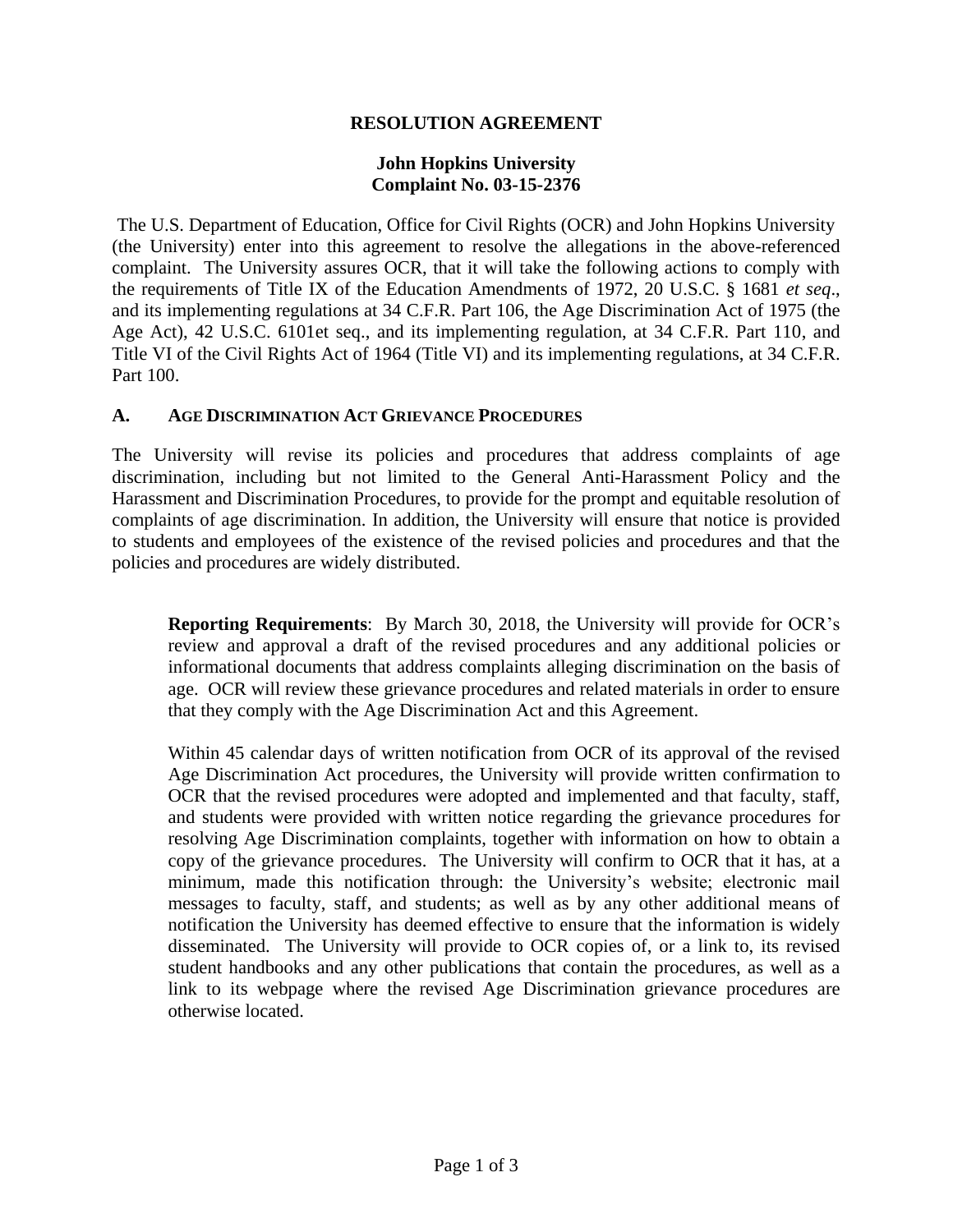### **B. NONDISCRIMINATION STATEMENT**

The University will revise its notice of non-discrimination in the AAP Catalog to include the name, title, office address, and telephone number of the University's designated employee responsible for coordinating the University's efforts to comply with, and carry out, its Age Discrimination Act responsibilities.

**Reporting Requirement**: By March 30, 2018, the University will provide for OCR review and approval, a copy of its amended notice of nondiscrimination in the AAP Catalog.

Within 45 days of OCR's approval of the notice of non-discrimination in the AAP Catalog, the University will provide to OCR documentation showing that the revised notice has been published.

# **C. XXXXXX**

XX – paragraphs redacted -- XX

The University understands that by signing this Agreement, it agrees to provide the foregoing information in a timely manner in accordance with the reporting requirements of this Agreement. Further, the University understands that during the monitoring of this Agreement, if necessary, OCR may visit the University, interview staff and students, and request such additional reports or data as are necessary for OCR to determine whether the University has fulfilled the terms of this Agreement and is in compliance with Title IX of the Education Amendments of 1972, 20 U.S.C. § 1681 *et seq*., and its implementing regulations at 34 C.F.R. Part 106, the Age Discrimination Act of 1975 (the Age Act), 42 U.S.C. 6101et seq., and its implementing regulation, at 34 C.F.R. Part 110, and Title VI of the Civil Rights Act of 1964 (Title VI) and its implementing regulations, at 34 C.F.R. Part 100. Upon completion of the obligations under this Agreement, OCR shall close and dismiss this case.

The University understands and acknowledges that OCR may initiate administrative enforcement or judicial proceedings to enforce the specific terms and obligations of this Agreement. Before initiating administrative enforcement (34 C.F.R. §§ 100.9, 100.10), or judicial proceedings to enforce this Agreement, OCR shall give the University written notice of the alleged breach and sixty (60) calendar days to cure the alleged breach.

This Agreement will become effective immediately upon the signature of the University's representative below.

/s/ 11/3/2017

Date

Sunil Kumar Provost and Senior Vice President for Academic Affairs John Hopkins University